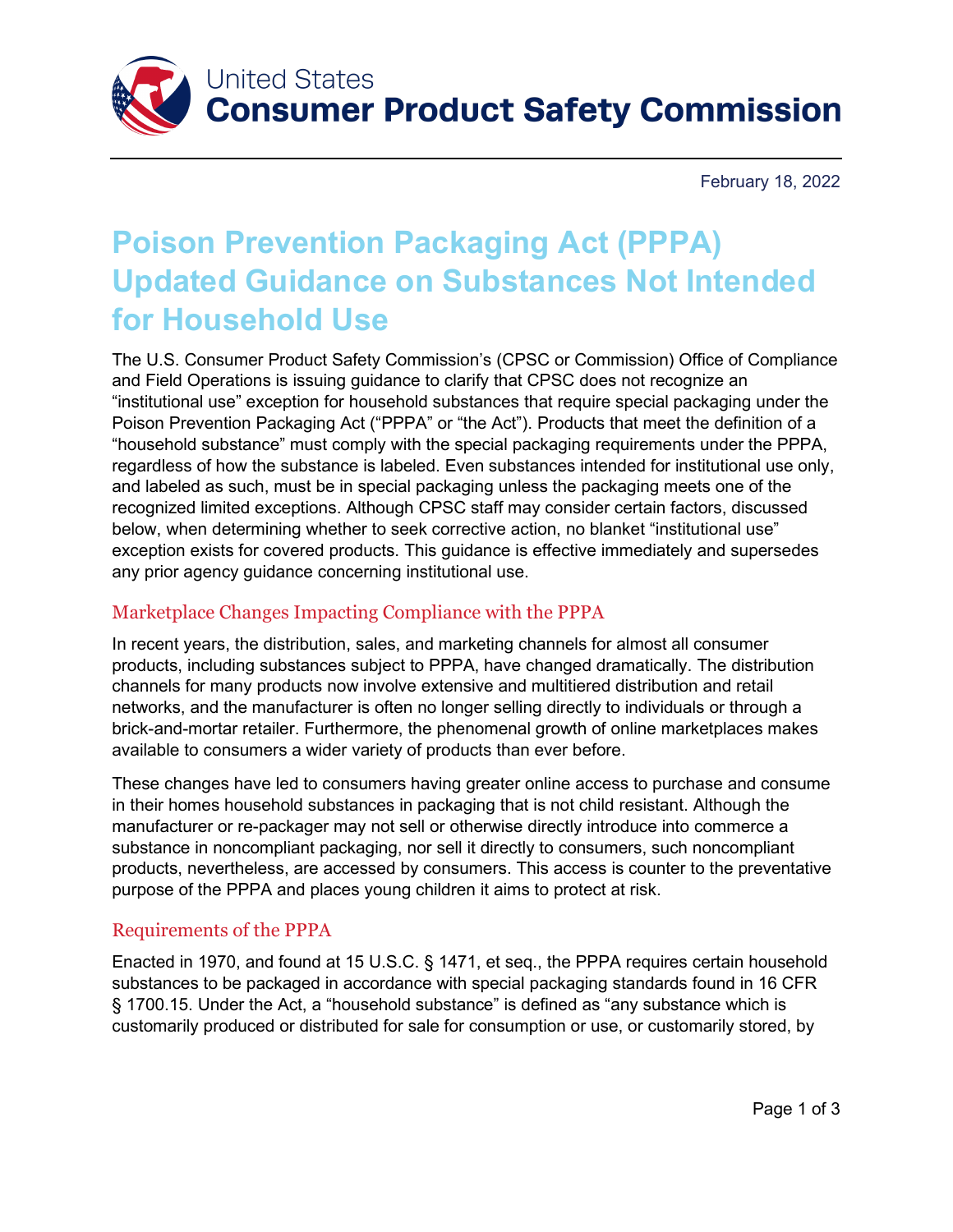

# **United States Consumer Product Safety Commission**

#### February 18, 2022

individuals in or about the household" and which is: a hazardous substance<sup>[1](#page-1-0)</sup> (defined in section 1261 U.S.C. § 1(f)); a food, drug, or cosmetic (defined in 21 U.S.C. § 321); or a substance intended for use as fuel when stored in a portable container and used in the heating, cooking, or refrigeration system of a house. A list of substances requiring special packaging can be found in the PPPA's regulations at 16 CFR § 1700.14. In general, special packaging, often referred to as "child-resistant packaging," must be designed or constructed to be significantly difficult for children under five years of age to open or obtain a toxic or harmful amount of the substance contained therein within a reasonable time while maintaining the effectiveness of such packaging for the duration of normal use. 16 CFR § 1700.15 (child-protocol test for special packaging under the PPPA).

The PPPA contains two statutory exceptions to compliance for household substances that require special packaging. The first is a "one-size exception" applicable to household substances including over-the-counter ("OTC") drugs intended for elderly or handicapped individuals who might have difficulty opening child-resistant packaging. 15 U.S.C. § 1473(a). Under this exception, the PPPA allows a single noncomplying size of a substance, provided that the substance is also supplied in packages that comply with the PPPA's special packaging standards. The single size should not be the most popular size and must also bear the conspicuous warning "this package for households without young children." See 15 U.S.C. §1473(a) and (c); 16 CFR § 1700.5. The "one-size exception" is not applicable to prescription drugs. The second exception applies to prescription drugs dispensed by a pharmacist in packaging that is not child resistant and must be directed by a prescribing doctor or requested by the purchaser. See 15 U.S.C. §1473(b); 16 CFR § 1701.

In addition, the Commission has recognized that bulk packages of prescription drugs intended to be repackaged by the pharmacist before being dispensed to consumers need not use special packaging. However, if the immediate package in which the drugs are distributed by the manufacturer is intended to be the package in which the drugs are dispensed to the consumer, then it must be in special packaging. See 43 Fed. Reg. 11,979 (Mar. 23, 1978); 16 CFR § 1701.

Notably, the PPPA contains no other statutory exceptions to compliance for substances requiring special packaging. Thus, there is no exception for substances used in "institutional" settings (*e.g*., hospitals, nursing homes, worksites, and other commercial settings).

## Updated Compliance Guidance

CPSC staff recognizes that substances subject to the PPPA are also used in commercial and institutional settings, where the risk to children is diminished. Accordingly, when determining

<span id="page-1-0"></span><sup>1</sup> CPSC's regulation at 16 CFR § 1701.3 interprets "household substance," stating that unless otherwise indicated in 16 CFR § 1700.14(a), the Commission determined that the term "household substance" only applies to hazardous substances packaged in containers with a capacity of less than 5 gallons.